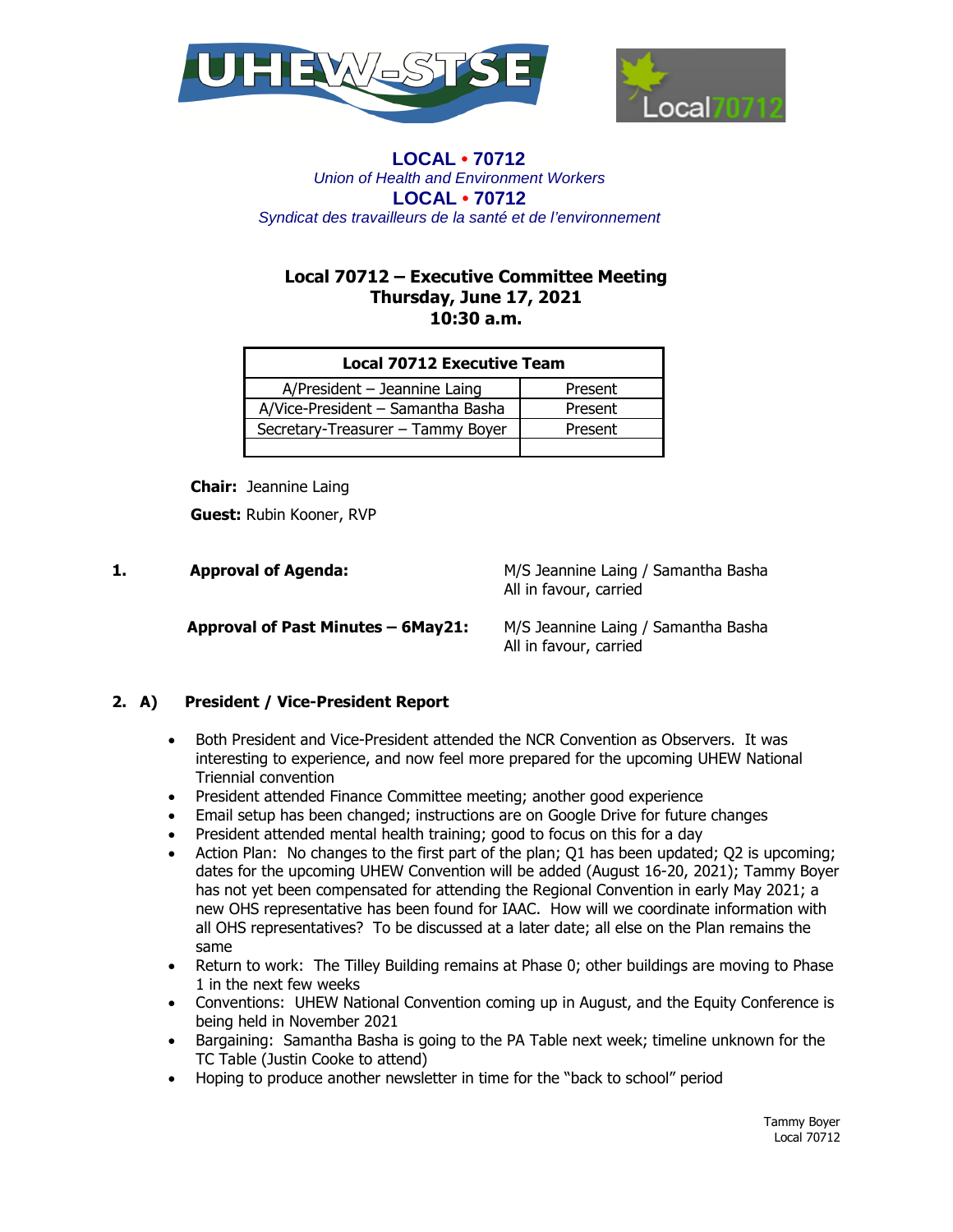



 MS Teams accounts are free, so is it better than purchasing Zoom? Will try setting up personal accounts

# **B) Treasurer Report**

- Q1 is complete
- Luke Periard has been paid for his role as Regional Convention Observer; it will appear in Q2
- John Coltess paid \$100 for last year's Financial Review
- All Executive Members have expense claims on the Google Drive, as well as Stewards, Rubin Kooner and Pierre Vallieres; to be reviewed for Q2

## **C) Chief Steward Report**

- Provided a Bargaining update
- Steward Log: no new complaints; provided case updates
- Have not had a Steward meeting for a few months, so will reach out to the Stewards to set one up; quarterly meetings are to be set up rather than monthly ones

## **3. Honorarium Review**

- Mid-year review; a discussion was held regarding all positions
- Both Stewards have taken on all assigned tasks and are doing a good job with members in mind

MOTION: Pay one half of honorarium to both Luke Periard and Justin Cooke (\$375 each) M/S: Jeannine Laing / Samantha Basha

All in favour: Jeannine Laing – aye; Tammy Boyer – aye; Samantha Basha – aye. Carried

Note: As Justin has not submitted his expense claim in time for cutoff, a claim with only honorarium reflected will be drawn up for him - he may claim his cell/internet expenses at a later date.

 Chief Steward Samantha Basha accepted the role of Acting Vice-President in April 2021, and has successfully worked in both roles

MOTION: Pay one quarter of Chief Steward honorarium \$375 (Jan-Mar 2021) and one quarter of Vice-President honorarium \$437.49 (Apr-Jun 2021) to Samantha Basha M/S: Jeannine Laing / Tammy Boyer All in favour: Jeannine Laing – aye; Tammy Boyer – aye; Samantha Basha – aye. Carried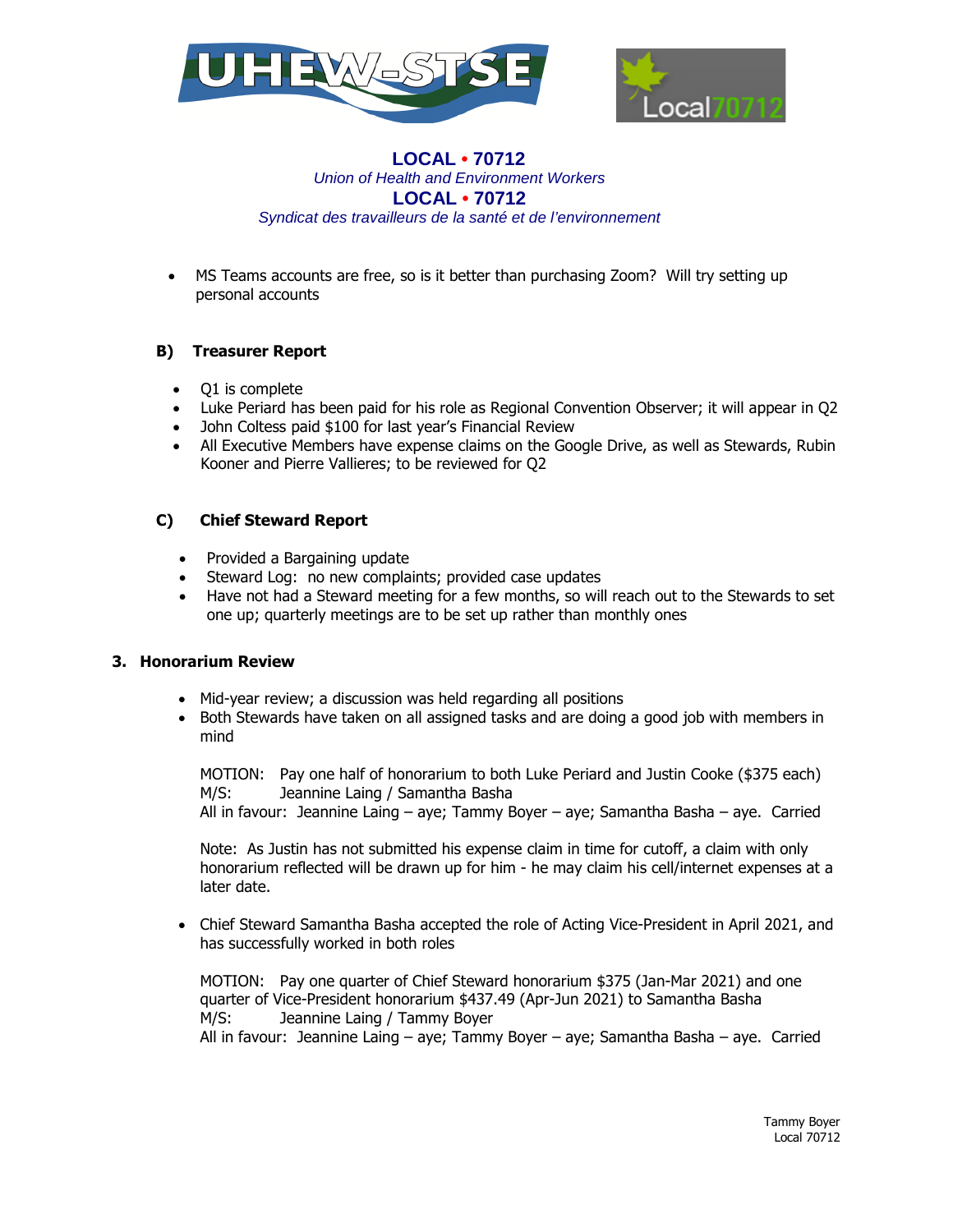



 Secretary Tammy Boyer accepted the role of Secretary-Treasurer in March 2021, and has successfully worked in both roles

MOTION: Pay two months of Secretary honorarium \$125 (Jan-Feb 2021) and four months of Secretary-Treasurer honorarium \$466.67 (Mar-Jun 2021) to Tammy Boyer M/S: Jeannine Laing / Tammy Boyer All in favour: Jeannine Laing – aye; Tammy Boyer – aye; Samantha Basha – aye. Carried

 Vice-President Jeannine Laing accepted the role of Acting President in March 2021, and has done a lot of good work due to Pierre Vallieres' resignation as President

MOTION: Pay one quarter of Vice-President honorarium \$437.50 (Jan-Mar 2021) and one quarter of President honorarium \$625 (Apr-Jun 2021) to Jeannine Laing M/S: Tammy Boyer / Samantha Basha All in favour: Jeannine Laing – aye; Tammy Boyer – aye; Samantha Basha – aye. Carried

• Former President Pierre Vallieres went on leave in March 2021 then resigned shortly thereafter

MOTION: Pay Jan-Feb 2021 portion of President honorarium \$416.67 to Pierre Vallieres M/S: Jeannine Laing / Samantha Basha All in favour: Jeannine Laing – aye; Tammy Boyer – aye; Samantha Basha – aye. Carried

Note: As Pierre did not submit an expense claim in time for cutoff, a claim with only honorarium reflected will be drawn up for him

## **4. Expense Claims**

• Jeannine Laing expense claim which includes both  $\frac{1}{2}$  year of honorarium as well as other expenses incurred Jan-Jun 2021

MOTION: Pay \$1,419.50 to Jeannine Laing M/S: Tammy Boyer / Samantha Basha All in favour: Jeannine Laing – aye; Tammy Boyer – aye; Samantha Basha – aye. Carried

 $\bullet$  Tammy Boyer expense claim which includes both  $\frac{1}{2}$  year of honorarium as well as other expenses incurred Jan-Jun 2021

MOTION: Pay \$925.44 to Tammy Boyer M/S: Jeannine Laing / Samantha Basha All in favour: Jeannine Laing – aye; Tammy Boyer – aye; Samantha Basha – aye. Carried